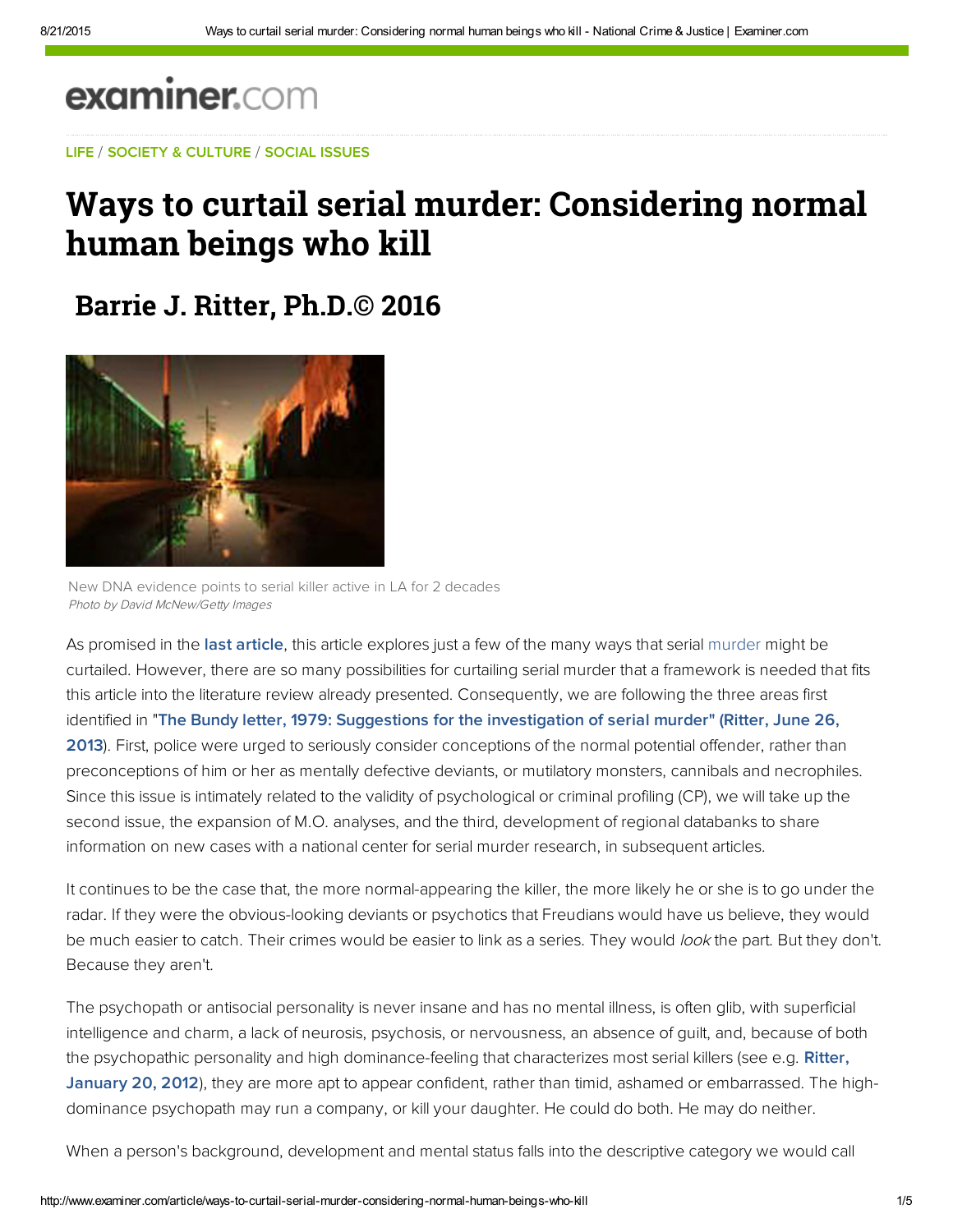### 8/21/2015 Ways to curtail serial murder: Considering normal human beings who kill National Crime & Justice | Examiner.com

"normal," that person's history provides no way to predict an eventual career in serial murder. This is one reason why study of individual killers does not tell us much that will help with an investigation. What the study of serial murderers per se can provide is a means for evaluating theories of "why." Were such persons abused? Were they dropped on their heads? Do they possess genetic abnormalities? To answer such questions requires a systematic study of cases, covering all the relevant areas of each person's life history. We would have to specify how the trauma or disability would be manifested and in what areas of life, then describe the harm done and the problem(s) manifested. We could not rely on either the theories of those who work with a few subjects whose violence may or may not be similar or the advocates for those who experienced traumas or possess the abnormalities in question. Nothing like this has been done by those who offer theories based on deficiency motives. Serial murder is not a drive or a biological instinct that anyone is compelled to commit because they were once embarrassed or traumatized.

Human beings and primates do not have many instinctive (biologically-based) motives. While criminologists continue to believe that all motivation springs from a disturbance or imbalance of the 'normal' physiological or psychological equilibrium," ([Krech, Crutchfield & Livson, 1969,](http://www.worldcat.org/title/elements-of-psychology-instructors-manual-to-accompany-krech-crutchfield-livson/oclc/122262991) pg. 492), psychologists have long recognized that we are motivated to act by more than deficits in tissue needs (or biological deficiencies). Biological needs are delimited to hunger, thirst, security and safety (freedom from danger). After these basic needs are met, man is likely to be in a state of homeostasis.

But does that mean he just sits, wanting for nothing, having no desire to act? No. [Buhler](https://en.wikipedia.org/wiki/Charlotte_B%C3%BChler) observed as long ago as 1928 that children play and play is, biologically speaking, "unnecessary." Similarly, animals leave the security of home for no other reason than to explore or satisfy their curiosity. Whatever the ostensible motive for murder, whether sexual desire or profit, for instance, killing often comes from something other than failures, deficits or frustrations. The type of killing involved in serial or stranger homicides falls into the category of "abundancy motives," where, instead of the push of adversity, there is the pull of "satisfaction and stimulation..." ([Krech et al,](http://www.worldcat.org/title/elements-of-psychology-instructors-manual-to-accompany-krech-crutchfield-livson/oclc/122262991) pg. 497).

Murder without apparent motive is murder that is chosen by a person who, almost by definition, has no conceivable reason to do so. This may run counter to what we want to believe, but are our beliefs more important than protecting human lives?

To curtail an ongoing serial murder case, it is essential for police to have faith in what they themselves observe, rather than to put faith in some outsider's writings or advice. The latter are little more than psychodynamic (i.e. internal, symbolic) assumptions rather than empirical knowledge about "typical profiles."

This is something that both Eric Hickey and former FBI agent, Robert Ressler, failed to mention when giving their opinions on whether Robert Yates, a married man with five children, could be the Spokane serial killer. What they say clearly demonstrates how unwise it is for police to listen to profiling-type pseudo-expertise.

# Spokane, Wash. {AP} Could a generous, loving father be the cold-blooded killer of a dozen or more women? *"*

It's a question giving pause to homicide experts looking at the case of Robert L. Yates, a seemingly solid family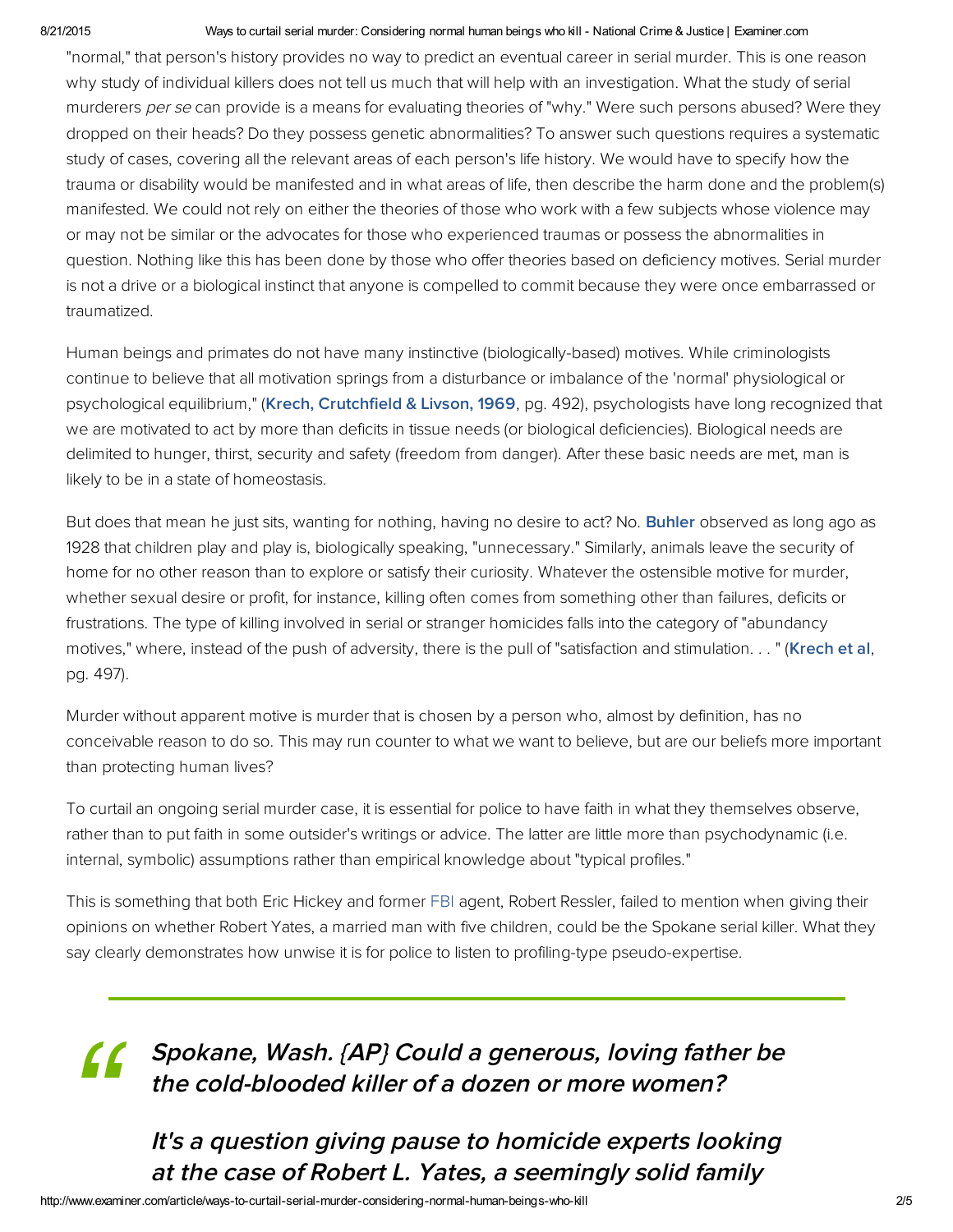man and good neighbor who is suspected of shooting to death prostitutes and drug addicts.

'This man doesn't appear to be the typical case, but then every one has their own individual characteristics that make them stand out,' said Eric Hickey. . . .

. . .

Yates' stable family life. . . in an upper middle-class neighborhood. . . would be 'very, very unusual' for <sup>a</sup> serial killer, said Robert Ressler, <sup>a</sup> criminologist, former FBI profiling expert and author of five books on homicide and serial killers.

'On occasion you'll find <sup>a</sup> married killer, but usually from highly dysfunctional families,' he said.

. . .

The Spokane killings themselves also vary from the norm in that all of the victims were shot. Most victims of serial killers are strangled, stabbed or beaten to death.

"Rarely do serial killers use firearms to kill. They use them to intimidate and control their victims," Ressler said.

Their ultimate deaths by gunfire were 'not the payoff,' Hickey said. [\(http://lubbockonline.com/stories/042800/nat\\_042800024.shtml\)](http://lubbockonline.com/stories/042800/nat_042800024.shtml).

Yet, on April 21, 2000, the Associated Press had already reported that definitive (DNA) evidence tied Robert L. Yates to the slayings of nine women. This may be one reason that Captain Dave Reagan of the Spokane Homicide Task Force said that investigators 'never really put much stock in the profiling. It seems to me that without knowing when this behavior started, it would be premature to say whether or not he fits a profile.' [\(http://lubbockonline.com/stories/042800/nat\\_042800024.shtml\)](http://lubbockonline.com/stories/042800/nat_042800024.shtml).

The 2005 FBI [Symposium](http://1.usa.gov/JtzSDp) (2008) warned against becoming "talking heads" for the media in unsolved cases.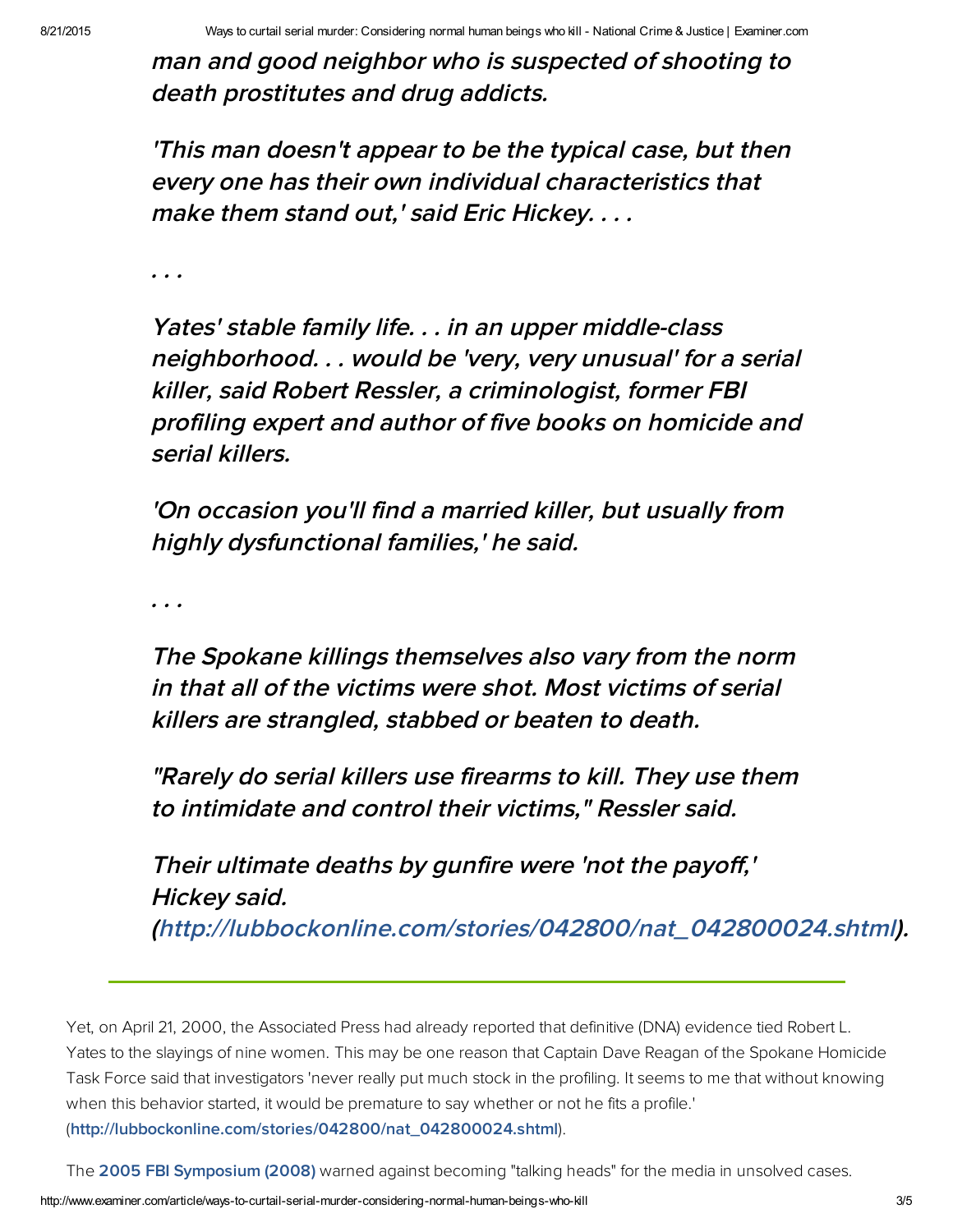When individuals appear in the media and discuss ongoing cases, they have an enormous potential to negatively influence investigations and may even cause irreversible damage. They often speculate on the motive for the murders and the possible characteristics of the offender. Such statements can misinform the public and may heighten fears in a community. They may contribute to mistrust and a lack of confidence in law enforcement and, more importantly, may taint potential jury pools (2008, p. 43). *"*

Worst of all, they may affect the behavior of the serial killer who if angered by the negative comments made about him in the media, "may destroy evidence, or more tragically, react violently" (FBI, 2008, p. 43)

Is it possible that Hickey and Ressler care more about having their names in the press than they care about causing this damage?

### SUGGESTED LINKS

- [The Bundy letter, 1979: Suggestions for the investigation of serial murder](www.ritterhomicideresearch.com/articles/The-Bundy-letter-1979_Suggestions-for-investigation-of-serial-murder.pdf)
- [The study of murder to help police: Expanded MO analysis](www.ritterhomicideresearch.com/articles/The-study-of-murder-to-help-police_Expanded-MO-analysis.pdf)
- > [The study of murder to help police](www.ritterhomicideresearch.com/articles/The-study-of-murder-to-help-police.pdf)
- [The serial killers' crimes: Assumptions about Modus Operandi \(Part 17\)](www.ritterhomicideresearch.com/articles/Part-17.pdf)
- [Part 7. What are the causes of serial murder? Major personality characteristics](www.ritterhomicideresearch.com/articles/Part-7.pdf)